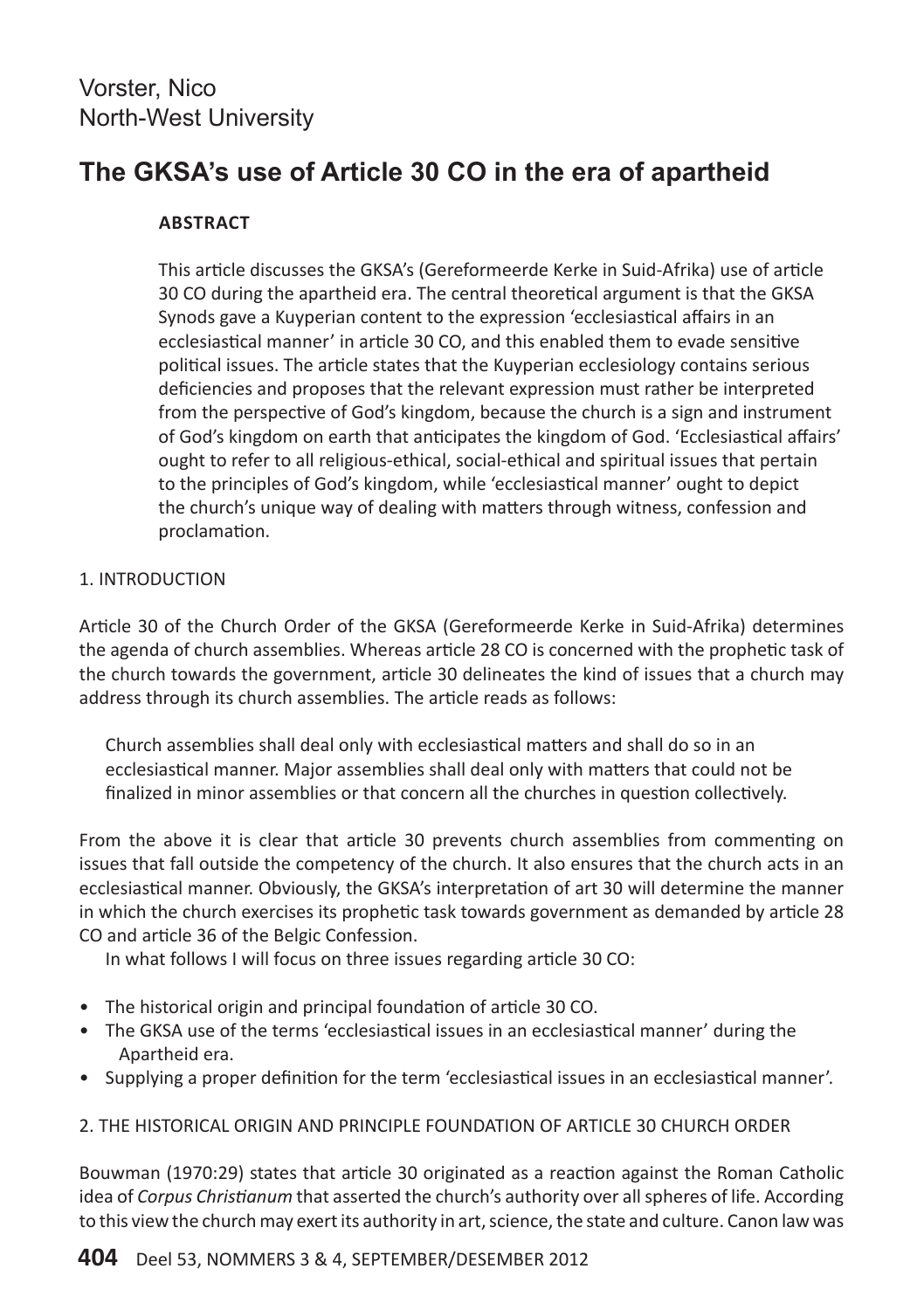used to enact state law (cf Van der Linde, 1983:123). Calvin, in contrast to Rome, distinguished between civil and spiritual government (Inst. 4.20.1). These two forms of government differ in nature and ought not to be confused with each other. The church is a spiritual community of believers and may not be regarded as the patron of the natural spheres of life. Every sphere of life has its own God-given integrity. It would therefore be wrong to typify Calvin's approach to government as theocratic, since he did not propose that the church should govern all spheres of life. Calvin's view might be better circumscribed by the term theocentric. Both the state and church are servants of God and ought to act in obedience to God, but each in their own way according to their own calling.

 The Reformed believers of the sixteenth century feared that church assemblies could bring about a new form of papal dominance (cf Spoelstra, 1989:178). The first article of the Church Order of Emden 1571 therefore determined that no church or church office may dictate other churches or offices<sup>1</sup>. The 1578 Synod of Dordrecht stated in art 17 that churches may only deal with ecclesiastical affairs and that the government and church must decide together on issues of mutual concern<sup>2</sup>. The current version of article 30 was drafted by the 1581 Synod of Middelburg as articles 21 and 22<sup>3</sup>. It does not refer to 'issues of mutual concern' but simply states the task of church assemblies to deal only with ecclesiastical matters, and then in an ecclesial manner. The Middelburg articles were combined into one (art 27) by the 1586 Synod of Gravenhage without any change to the wording. The Synod of Dordt placed the wording of Gravenhage's article 27 in article 30 to follow logically upon article 29<sup>4</sup>. Article 29 distinguishes between the various church assemblies, while art 30 determine the agenda of church assemblies. The Dordt version is the version currently used by the GKSA.

 The main ecclesiological principle underlying article 30 is that every institution in life acts within its own God-given sphere. The church cannot be equated with the kingdom of God, but is an instrument and servant of God's kingdom in a specific sense. It is a communion of believers that proclaim the word of God and administer the sacraments. It cannot exert legal or political executive authority because it is not a civil entity, and ought to refrain from interfering in the duties of government. Instead the church needs to stay true to its calling by dealing with ecclesiastical issues. Government, conversely, is a servant of God's kingdom in the sense that it maintains law and order (Romans 13). It may not claim for itself the right to exercise the spiritual power of the church.

 Article 30 also possesses an anti-hierarchical element. It limits the power that major assemblies may exert over local congregations and upholds the principle that the chief

<sup>1</sup> Gheen Kercke sal over een ander Kercke, gheen Dienaar des Woorts, gheen Ouderlinck, noch Diaken sal d'een over d'ander heerschappie voeren, maar een yeghelijk sal hen voor alle suspicien, ende aenlockinge om te heershappen wachten (Synode van Emden, 1571: art 1).

<sup>2</sup> In deze versamelinghen en sal niet ghehandelt worden, dan van Kerckelijken dingen ende dat na wyse der Kerckenregieringhe. Ende soo vele die dinghen aengaet de welcke eensdeels Kerckelick eensdeels politisch syn, ghelyck somwylen in houwelicksche ende ghelycke saken voorvallen, het verschil dat daerouer ontstaet sal by de Ouericheyt ende Kercken-raet te samen gheeyndicht worden (Synode van Dordt 1578: art 17).

<sup>3</sup> XXI: In deze tsamencoemsten sullen gheen andere dan kerckelijke saecken, ende tselue op kerckelijke wijse ghehandelt werden. XXII In meerdere vergaderinghen sal men niet handelen dan tghene in minderen niet heeft connen afghehandelt werden, of dat tot de Kercken der meerdere vergaderinghe int ghemein behoort (Synode der Middelburg, 1581: art 21, 22).

<sup>4</sup> In dese t'samen-comsten sullen gheen ander dan Kerckelijke saecken, ende t'selve op Kerckelijke wijse ghehandelt worden. In meerder vergaderinge salmen niet handelen, dan't gene dat in mindere niet heeft afgehandelt konnen worden, ofte dat tot den Kercken der meerder vergaderinghe int ghemeyn behoort (Synode van Dordrecht, 1618-1619: art 30).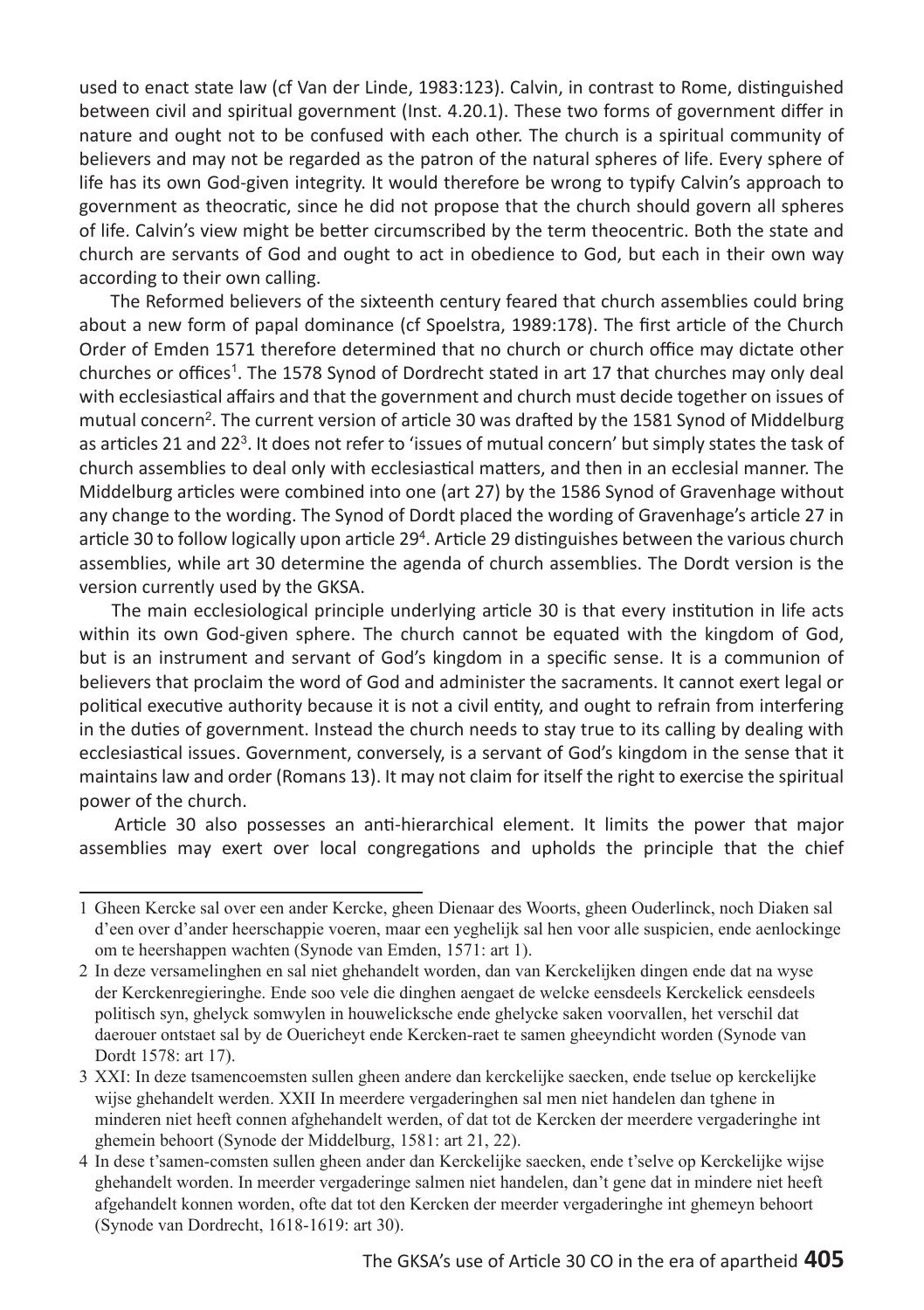responsibility of church government lies with the local church. Major assemblies are not permanent superstructures elevated above minor assemblies, but a temporary assembly of delegates from different churches that assist each other in church government by taking decisions based on Scripture, the church order and the creeds. Article 30 limits the agenda of major assemblies by stating that they can only discuss issues that minor assemblies were not able to solve or issues that belong on the agenda of a major assembly. Such issues are typically appeals and issues of common interest such as theological training, examination of prospective ministers, discussions with government, and visitation (cf Monsma, 1967:122).

 Article 30 not only determines the agenda of ecclesiastical assemblies, but also the manner in which ecclesiastical affairs must be dealt with. According to article 30 ecclesiastical affairs ought to be handled in an 'ecclesiastical manner'. This definition has caused much interpretative difficulty in the GKSA and was often misused during the Apartheid era to keep sensitive political issues from the agenda of church assemblies. The tragic result was that the GKSA, in general, stayed silent on issues of power abuse and discrimination during the Apartheid years.

#### 3. The GKSA's USE OF THE TERM ECCLESIASTICAL AFFAIRS IN AN ECCLESIASTICAL MANNER.

The definition of 'ecclesiastical affairs in an ecclesiastical manner' received attention during the 1916 and 1942 GKSA Synods. The need to reflect on this expression was caused by the political and social circumstances of these periods (Vorster 1993:224). Both Synods used the 1574 and 1578 Synods of Dordrect's interpretation of 'mixed' issues that pertain to both church and state (cf Strauss, 1994:584)

 The 1916 GKSA Synod took place shortly after the Afrikaner Rebellion against British rule. Synod was obliged to give advice on whether believers have a right to resist authorities under certain circumstances. In its consideration of the issue the Synod called on article 30 CO and stated that 'mixed' issues that pertain to both church and state fall under the category of 'ecclesiastical affairs' (GKSA, Acta, 1916:93-96). The 1942 Synod dealt with article 30 in relation to the church's calling in community life. The issue was regarded as important because the Afrikaner community experienced extreme poverty and social problems after the Great Depression and during the Second World War. The Synod stated that article 30 ought not to be interpreted in an absolute sense, because Church Order 28 allows the church to correspond with the government, while article 21 expects the church to supervise the education that its members receive at schools. According to Synod 1942 the church had expressed itself on various issues in times leading up to the assembly such as welfare, legal issues pertaining to marriage and the prevention of promiscuity (GKSA, Acta, 1942:25). The term 'ecclesiastical affairs in an ecclesiastical manner' must, according Synod 1942, be understood within its historical context. It is not the intention of the article to renounce the calling of the church with regard to political, scientific and social issues (GKSA, Acta, 1942:25). In fact, the church has a unique calling to shed the light of God's Word on all spheres of life, especially through preaching. The Synod felt that there are spheres where church, government and social institutions share mutual interests (GKSA, Acta, 1942:26). Every Church Assembly must decide for itself when such issues of mutual interest are at stake and when the Church's opinion should be voiced (GKSA, Acta, 1942:26).

 It is clear from the above-mentioned that the GKSA Synods of 1916 and 1942 did not interpret the terms 'ecclesiastical issues in an ecclesiastical manner' in a legalistic or narrow ecclesiocentric sense. They recognized that issues might arise that are of common interest to both state and church. However, during the Apartheid era this nuanced and balanced approach gave way to a rigid ecclesiocentric approach that decisively influenced the GKSA's approach to political ethical issues. This shift was largely due to the rise of Kuyperian and Neo-Calvinist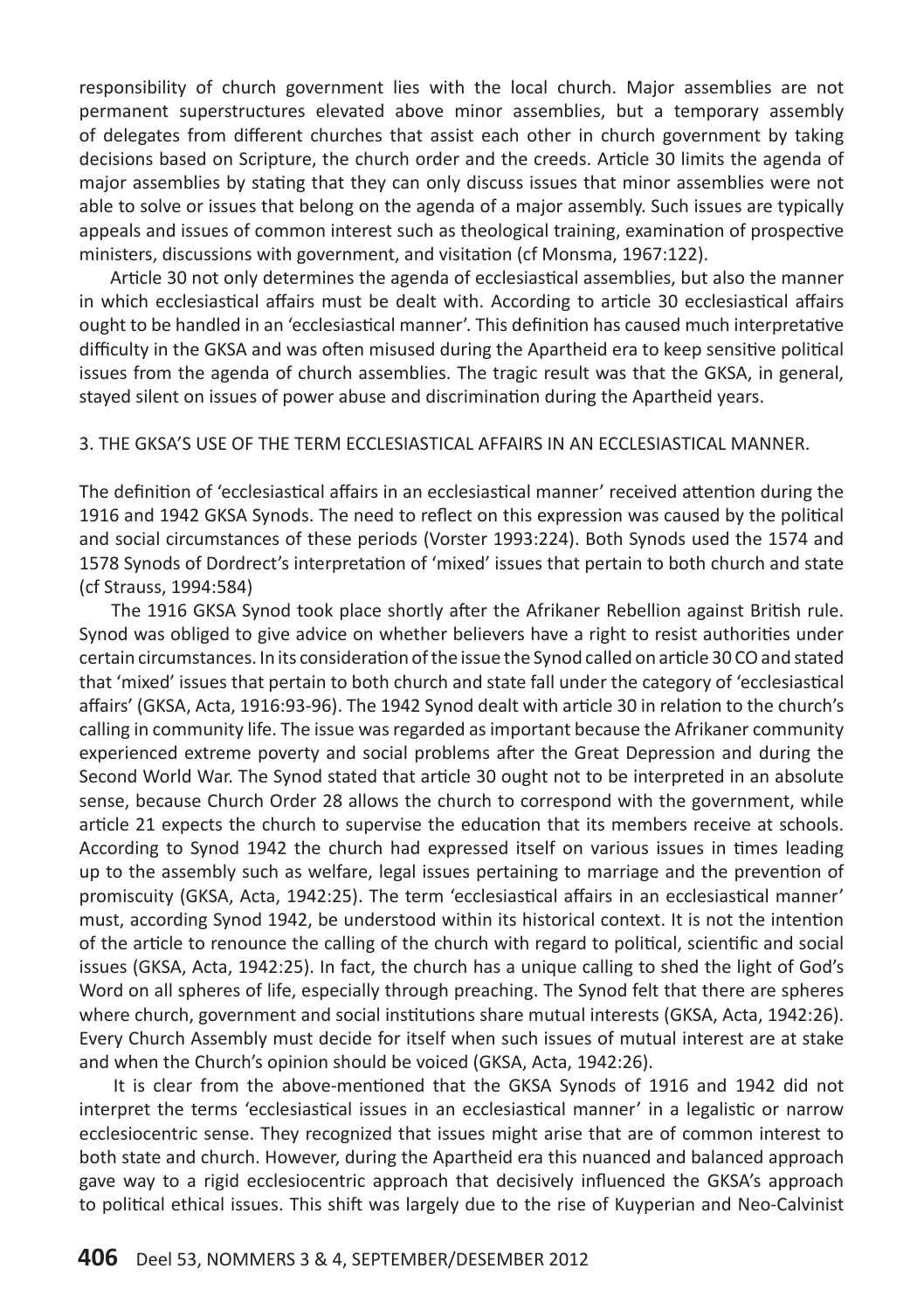thought in the South African Reformed tradition, as well as political motives.

 Abraham Kuyper's distinction between the church as organism and institute had a profound influence on the GKSA from the 1940's onwards (cf Van Wyk 1991:181). At the heart of his theology lies the differentiation between God's common grace and particular grace. The state originates from God's common grace and is an instrument that God uses to resist sin and maintain law and order in society. The church, conversely, originates from God's particular grace and is concerned with administering God's word (Kuyper, 1932 ii:664). Kuyper explained his definition of the church as *organism* and *institute* through the words *geworteld* (rootedness) and *gegrond*  (location). *Geworteld* depicts the organic nature of the lives of Christians that emanates from their relationship with Christ. *Gegrond* presents the principle that the faithful must organize in an institute that is based on the foundation of God's Word (cf Kuyper 1870:13). According to Kuyper the church in the form of organism precedes the church in its manifestation as institute. The organism forms the heart of the church and is the life-giving power from which the church as institute arises (cf Kuyper, 1870:15). Though the institute is born from the organism, the organism is simultaneously invigorated by the institute's administering of the Word (cf Kuyper, 1870:15).

 The institute is the official formation of the church, and therefore its calling is the official proclamation of the Word and sacraments (cf Kuyper, 1932 II:272). It cannot influence society directly, because its calling is limited to the community of the faithful. Any direct involvement of the institute in society would amount to a breach of the principle of sovereignty in own sphere (cf Kuyper 1909 III:204). With the principle of sovereignty in own sphere Kuyper attempts to express the idea that every sphere of life is governed by its own unique principles and possesses its own God-given integrity. Whereas the principle of sovereignty in own sphere limits the Church as institute to focussing on 'ecclesiastical affairs', the church as organism may influence society in a secondary sense through the faithful who obey their calling as Christians in the various spheres of society (cf Kuyper, 1909 III:204). Kuyper, therefore, did not allow much room for church assemblies to make official pronouncements on societal issues. He was, however, a strong proponent of the participation of Christian organizations in public life through political parties, schools and universities, which would represent the prophetic voice of Christianity in the public realm (cf Strauss, 1993:12). Kuyper's emphasis on the need for Christian organizations was based on his anti-thetical notion that Christians and non-Christians, faith and unbelief, cannot function within the same institutions. Christians have to organize their force within their own isolated circle (cf Kuyper, 1885:5, 13-15).

 Kuyper's understanding of the Church as institute with the limited task of administering of Word and sacraments influenced the GKSA profoundly. The *Gereformeerde Kerken in Nederland* with whom the GKSA had strong relations made extensive use of the Kuyperian distinction between *organism* and *institute* (cf Buys 1970:171). The Kuyperian views of Dutch church polity theologians such as Bouwman, Jansen and Rutgers also had a significant influence on the GKSA (cf Vorster 1997:190). Jansen (1952:143) for instance states that Church assemblies may not deal with any social, political, military or scientific issues, while Bouwman (1970:30) remarks that the task of the church pertains to the sacral realm. The church must call on its adherents to shed the light of God's word on natural life, but it may not make pronouncements on issues pertaining to the state, society, arts or science. Herman Dooyeweerd also utilized the ecclesiology of Kuyper in his Neo-Calvinist societal doctrine, while the Reformed South African philosopher Henk Stoker incorporated it in his version of Neo-Calvinism. The result was that 'ecclesiastical matters in an ecclesiastical manner' was now understood as issues that pertain exclusively to the community of faithful. Ethical issues raised by Apartheid were henceforth classified as non-ecclesial matters that pertain to the civil realm and have no relevance for church assemblies. The General Synod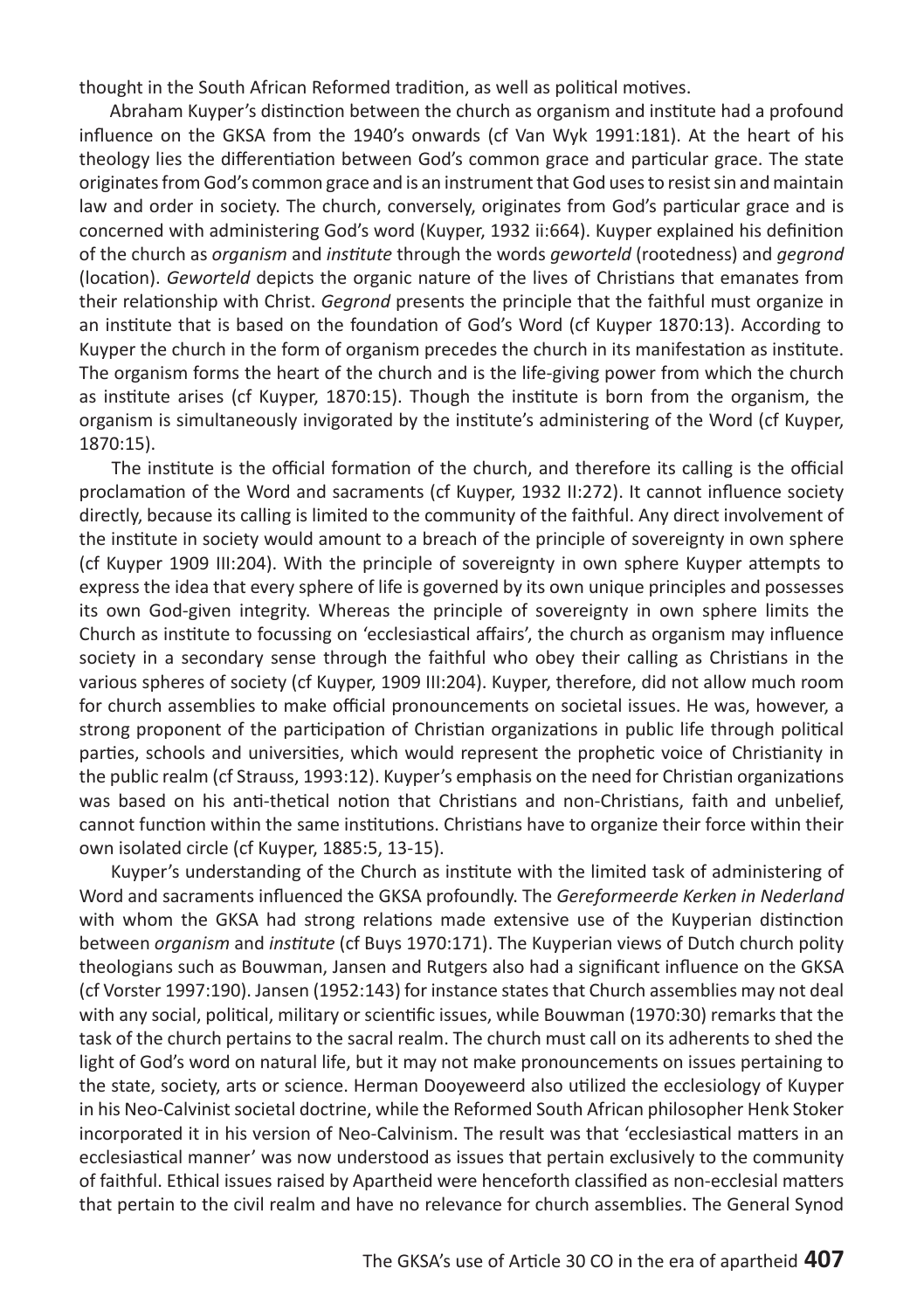of 1984 (GKSA, Acta:46) for instance stated:

It is not the task of the church as institute to attempt to influence government on issues pertaining to national and social reform. [own translation]

After a 1984 resolution of the Reformed Ecumenical Synod (RES) meeting held in Chicago reproached the GKSA for its passive stance towards Apartheid, the GKSA responded in a similar fashion:

In viewing the political situation in South Africa as an absolute and holding the GKSA responsible for a political situation the RES Chicago 1984 transgressed the principle which implies that ecclesiastical matters must be decided on ecclesiastical grounds. The GKSA express their deepest concern in connection with the non-Scriptural and ideological norms, e.g. "territorial state" by which the RES violated its task as an ecclesiastical body in passing judgment on the GKSA and South African political and economical issues (GKSA, Acta, 1988:236).

The above-mentioned quotations are only a few examples of incidents where the GKSA utilized a Kuyperian definition of article 30 CO to evade sensitive political-ethical issues. Numerous quotations of a similar kind are documented in Synodal Acta. The approach of Synods of the GKSA towards Apartheid can be stated as follows:They refrained in terms of art 30 to grant Apartheid theological legitimacy, but they also refused on the basis of art 30 CO to reject Apartheid outright as unethical in terms of art 30 CO. The Christian Reformed Church rightly accused the GKSA of abstraction and 'sins of omission' (GKSA, Acta 1988:861-862, 870).

 However, the GKSA's use of art 30 CO was not consistently Kuyperian in nature in all social matters. This begs the question whether the GKSA's Kuyperian interpretation of art 30 was really based on theological premises or whether Kuyper's ecclesiology was utilized as a convenient theological tool so that the church could remain silent regarding Apartheid. GKSA Synods seem to have taken refuge in a Kuyperian definition of article 30 when sensitive political issues were at stake, but they were not reluctant to address micro-ethical social issues such as drug and alcohol abuse, Sunday labour, educational issues, immigration, promiscuity, gambling, censorship and abortion in terms of article 28 CO. A consistent Kuyperian application of article 30 would have prevented the GKSA from commenting publicly on these issues.

 For the sake of balance, it needs to be noted that were some odd occasions on which the GKSA questioned Apartheid practices, though in a vague manner. The problems arising from migrant labour, the rights of aliens and minorities, the Law on Mixed Marriages, the Immorality Act and the Group Areas Act were addressed (cf Vorster 1988:4-5). The GKSA's critical responses to Apartheid were mostly stimulated by the RES's decisions on Apartheid and received official status through the GKSA's membership of the RES. Two of the most important decisions that had their origins in RES resolutions are the 1985 GKSA decision on the moral acceptability of a Bill of Human Rights (GKSA, Acta, 1985:651) and the 1991 Synod's rejection of Apartheid as a sin (GKSA, Acta, 1991:87). In general however, the GKSA's stance during the heyday of Apartheid on sensitive political issues were vague and elusive.

4. REDEFINING THE TERM 'ECCLESIASTICAL AFFAIRS IN AN ECCLESIASTICAL MANNER'

Though article 30 CO was abused during the Apartheid era, it is important to acknowledge that the article serves an important theological principle namely that the calling of the church is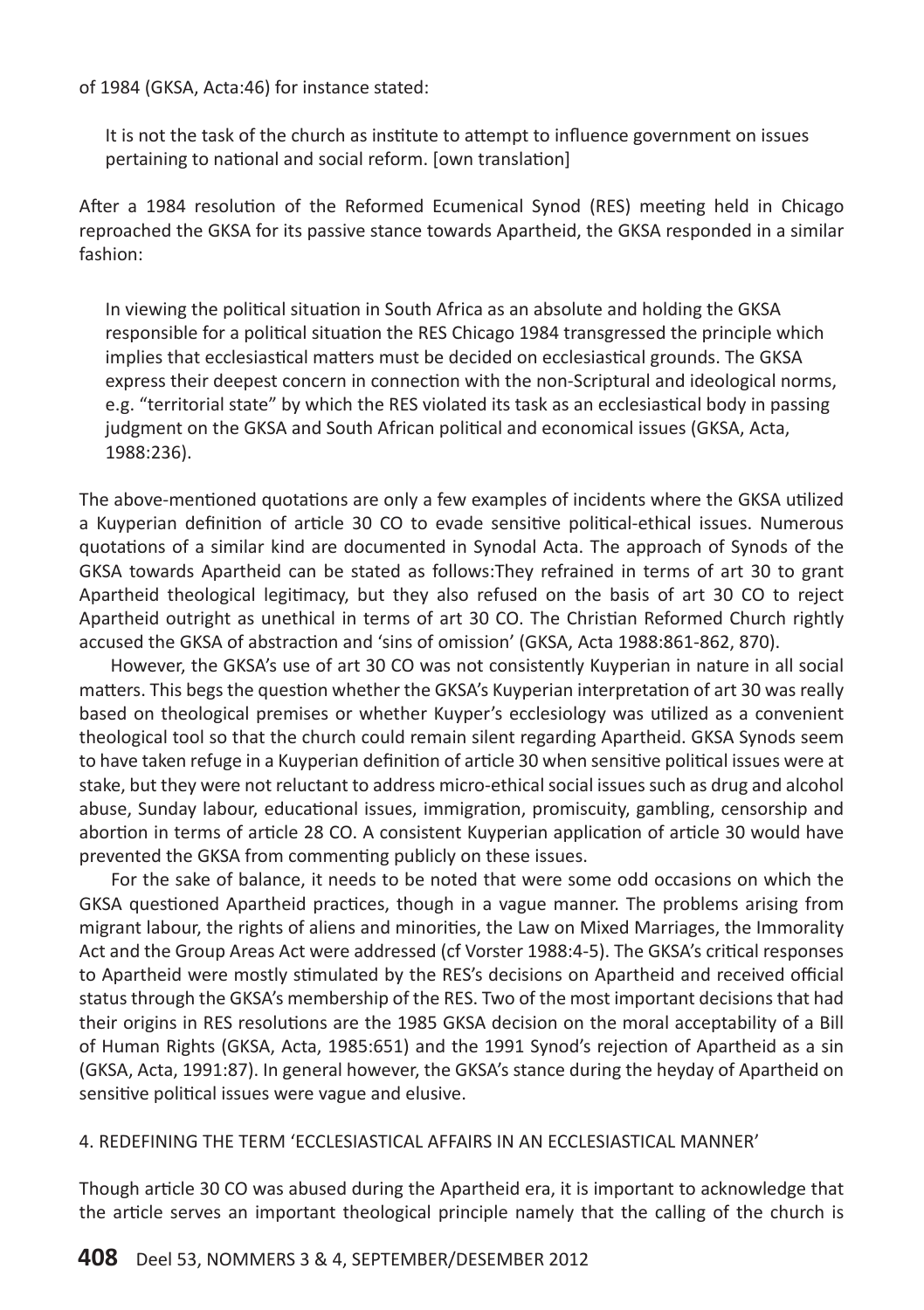not all-encompassing but specific in nature and therefore limited. The church ought to refrain from interfering in non-ecclesiastical issues that fall outside of its competence and jurisdiction. Instead the God-given integrity of every sphere of life ought to be respected.

 However, the experience of Apartheid has shown that ecclesiocentric interpretations of article 30 could produce disturbing results. The problem with the Kuyperian ecclesiology and, for that matter, a Kuyperian interpretation of article 30 CO, is that it separates the institutional and organic dimensions of the church community in a dualist sense. The church is allowed to preach to the faithful on certain issues, but may not deal officially in church assemblies with the same issues. The institutional church is thus reduced to an otherworldly spiritual community who may preach the Word of God to the faithful, but who possesses no prophetic duty towards the state and public life itself. It functions as a voiceless observer of public affairs. But can the official organs of a church be silent when crimes against humanity and other atrocities are committed? Is the Church as institution not also supposed to be a visible sign of God's kingdom in the world? Why should the official church only proclaim the Word of God to the community of the faithful and not to the world outside the official church? Is the church as institution not also an important component of civil society? Is it not the task of the institutional church to profess its faith to the world? Surely, the Afrikaans speaking churches could have changed the political landscape in South Africa drastically if they were prepared to issue official statements rejecting Apartheid as a sin.

 The root problem in Kuyper's ecclesiology lies in his use of the terms common and particular grace. Calvin did not employ the notions of common grace and particular grace in a mutually exclusive way. He rather viewed common grace as an important introduction to God's particular grace. Kuyper, however, utilizes the notion of common grace to develop a comprehensive doctrine on culture. He gives an independent content to the realm of common grace and casts it off from the realm of particular grace. But can common grace function independently and separately from particular grace? Kuyper's exclusion of the institutional church from the sphere of God's common grace is, in my view, an impediment to a truly Christian view on society. He addresses the vacuum that the Church's absence leaves in society by proposing that Christian organizations represent the Christian community in public life. However, this notion could result in precisely the opposite effect of what Kuyper desires. Kuyper wants to preserve the spiritual nature of the church, but experience teaches us that Christian parties often tend to use churches for their political efforts to attain power, while clerics inevitably become involved in or are associated with such parties. Stated differently: the danger in relying on Christian political parties to represent Christianity in the public realm lies in the fact that a church can become an extension of a political party or a political party an extension of a church. In my view, it is far more desirable that the Church speaks in a churchly manner as Church in the name of the Church. The question is of course: How should we then define the terms 'ecclesiastical affairs in an ecclesiastical manner'?

 Theologically and biblically speaking the church ought to be regarded as a visible sign and instrument of God's kingdom on earth. The Gospels not only describe the coming of the kingdom as the central message in Jesus' preaching, but also relates the purpose of the *ecclesia* directly to the kingdom of God (cf Mark 1:15,Mat 16:18-19). The term kingdom (βασιλεία) is a dynamic expression that refers to God's reign, kingship and absolute dominion over all things and denotes the fact, terrain and manner of God's reign (cf Van der Walt, 1969:99, Louw & Nida 1989:16, 478). Its significance for social ethics and ecclesiology lies therein that it relates God's reign to the whole of creation, all spheres of human life, to the world and history.

 The Kingdom of God penetrates the world through the coming of Christ. Christ establishes God's βασιλεία on earth through his victory over sin. The Kingdom of God is therefore a present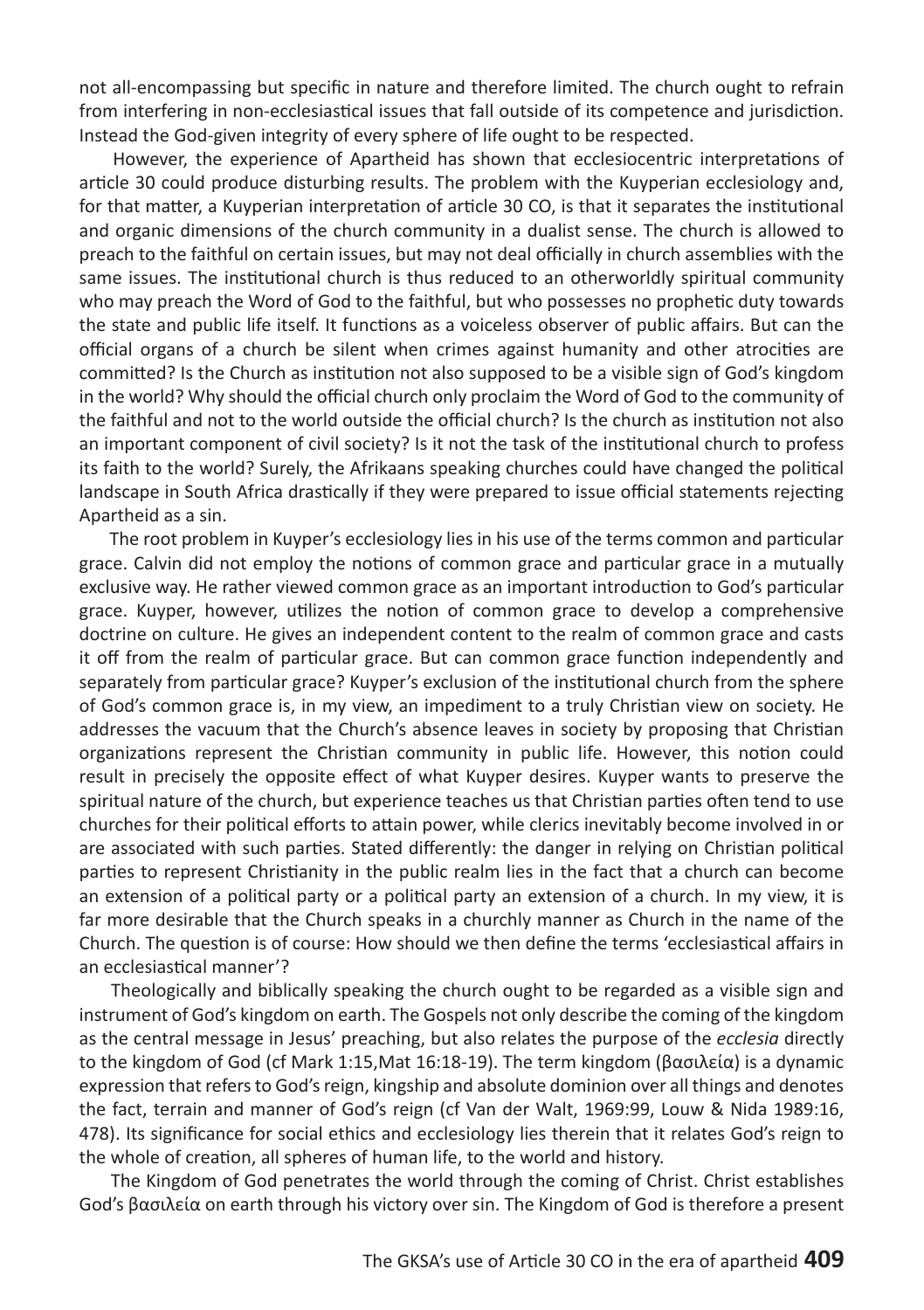reality. The gospels talk about the Kingdom as being 'at hand' (Mk 1:15) and 'among you (Lk 17:21). However, the βασιλεία is also a future reality in the sense that God's kingdom will only be fully established at the end of times (Lk 13:29, Mt 8:11). The church is not the kingdom of God, but anticipates the kingdom of God by reminding the political order of its provisional nature in contrast to the ultimacy of God's eschatological future (Pannenberg, 1977:101). Barth (1935:21) rightly states that the existence of the state is not separate from the kingdom of Jesus Christ. Its foundations and its influence are not autonomous. It is outside the church, but not outside the range of Christ's dominion. Christians therefore have the continuous calling to critically assess human structures and to renew them. This does not mean that Christians can expect the state or civil society to gradually become the kingdom of God. The task of the church is rather to anticipate the kingdom of God (cf Pannenberg, 1977:37, Barth 1935:31). Colossians 2:15 relates Christ's reign directly to the disarming (άπεκδσάμεος) of the powers and authorities (τάς άρχας καί τάς έξουσίας) of this world and to make a public spectacle of them (Col 2:15). The τάς άρχας καί τάς έξουσίας refer to the powers that reign the world and bind the souls of men, such as the powers of unbelief, injustice, suppression of the poor, materialism, selfishness, discrimination etc (Ridderbos, 1979:5). The sanctifying role of the Church in the world therefore includes obeying the will of God and disarming the oppressive powers of this world by using the keys of the Kingdom, namely preaching the Word of God.

 Applied to art 30 CO we can state that 'ecclesiastical affairs' ought to refer to all religiousethical, social-ethical and spiritual issues that are relevant to the principles of the kingdom of God namely justice, freedom, reconciliation, love, peace and joy (Cf Mt 22:37-39, Rom 14:17, 2 Cor 5:18-20, Rom 13, Col 1:20). The church's task is not limited to the community of the faithful, but it has a prophetic task towards all spheres and institutions of life, because all spheres of life fall under the reign of God. This, however, does not mean that the church has the right to rule or control other spheres of life. This is where the term 'ecclesiastical manner' is applicable.

 The term 'ecclesiastical manner' ought to refer, in my view, to the fact that the power of the church is spiritual in nature and not coercive. The central task of the Church is to proclaim the Word of God and to apply the principles of God's Word within a certain context. It uses the typical biblical and Christian discourses of preaching (κήρυγμα), proclamation (κηρυσσω), confession (όμολογεω) and witness (μαρτυρια); and refrains from violence, activism, lobbying, the mustering of power and civil disobedience. Though civil society might be entitled to use activism, lobbying or strikes to resist power abuse, the church in its institutional organized form cannot engage in such activities because these methods do not pass the test of handling issues in an 'ecclesiastical manner'. Of course the ecclesiastical discourses of proclamation, witness and confession do not always need to be dogmatic or theological in nature. At times, the church will have to translate Christian values into practical or secular language to make an effective contribution to a public debate.

 The terms 'ecclesiastical matters' and 'ecclesiastical manner', should inform each other. A matter that cannot be dealt with in an 'ecclesiastical manner' is probably from the outset not an 'ecclesiastical matter'. For instance, the fact that the typical ecclesiastical discourses of preaching, witness, proclamation and confession are not at stake in public debates about issues such as the development of sport infrastructure, practical methods of crime prevention, town planning, naming streets or in scientific debates about the interpretation of empirical data, is an indication that these issues fall outside the church's domain of influence. A further caveat needs to be considered. An issue could be ethical in nature, but the church could lack the competence and knowledge to comment on the issue. In such cases, the church's inability to employ ecclesiastical forms of discourse effectively and authoritatively, is an indication that the issue should, for the time being, not be dealt with as an 'ecclesiastical matter'.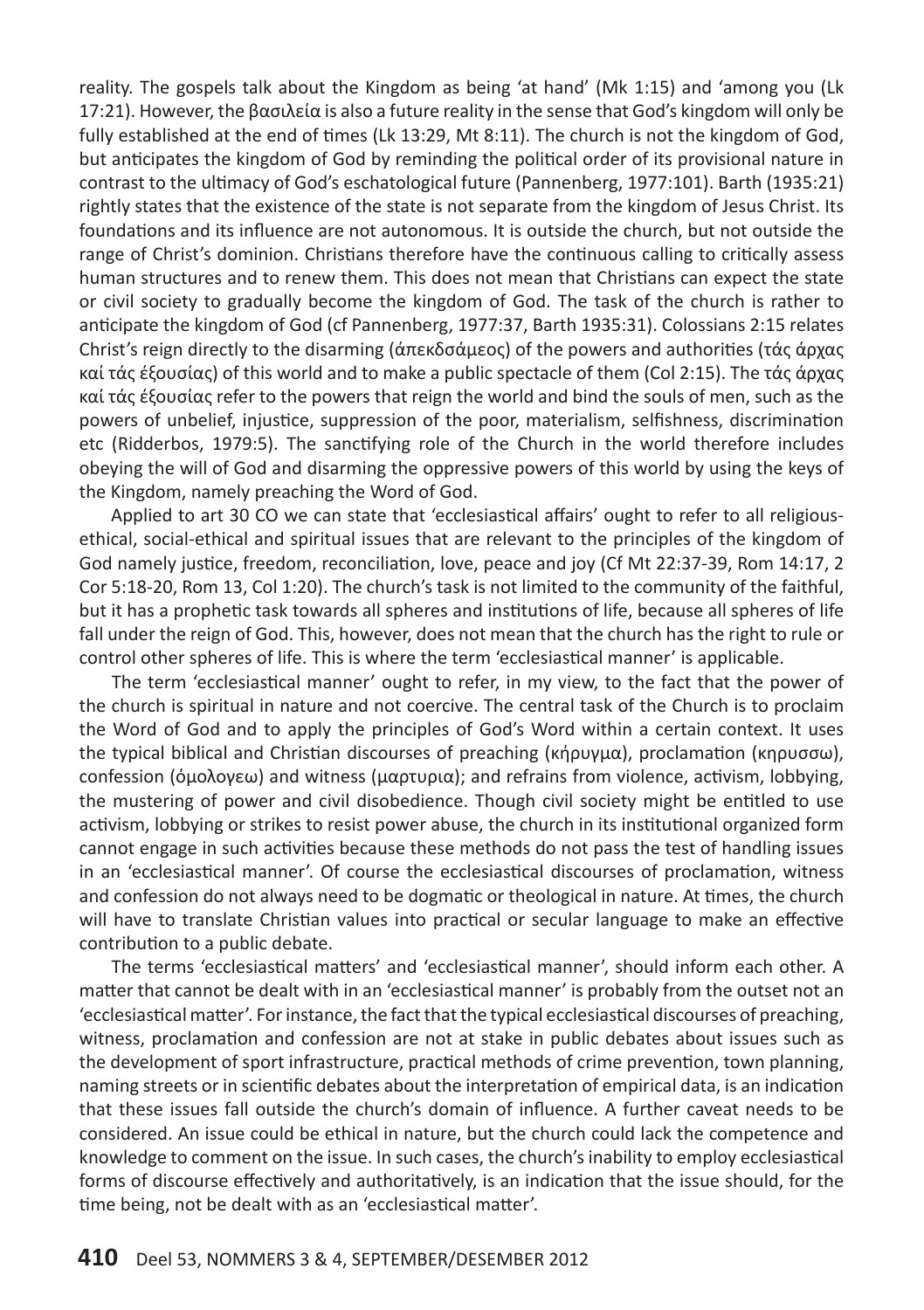#### 5. CONCLUSION

The GKSA did not support the Apartheid policy officially and publicly. It rather evaded sensitive political issues by utilizing Kuyper and Neo-Calvinist philosophy's distinction between the church as institute and organism to provide the term 'ecclesiastical matters' in article 30 CO with a narrow content. To rectify this misuse of article 30 CO, this article proposes that the terms 'ecclesiastical matters in an ecclesiastical manner' should be understood from the perspective of the kingdom of God, because the church is an instrument of God's kingdom that anticipates the kingdom of God. All religious-ethical, social-ethical and spiritual issues that pertain to the principles of God's kingdom should be considered as 'ecclesiastical matters'. The term 'ecclesiastical manner' ought to refer to the spiritual power of the church and entails the discourses of proclamation, witness and confession.

#### BIBLIOGRAPHY

- BARTH, K. 1935. *The word of God and the word of man.* Translated by Douglas Norton. London : Hockler & Stoughton.
- BOUWMAN, H. 1970. *Gereformeerd Kerkrecht: het recht der kerken in de praktijk. Deel 1 & 2.* Kampen : Kok.
- BUYS, P.W. 1970. Die ekklesiologiese onderskeiding Organisme en Instituut as antwoord op die problematiek van die Volkskerk: 'n historiese, prinsipiële en praktiese studie. Potchefstroom : PU vir CHO. (Proefskrif-Th. D.)
- CALVYN, J. 1992. *Institusie van die Christelike godsdiens* 1559. Boek 4. Vertaling deur H.W. Simpson. Potchefstroom : Calvyn Jubileum Boekefonds.
- GEREFORMEERDE KERK IN ZUID-AFRIKA. 1916. De handelingen van de achttiende algemene synodale vergadering van de Gereformeerde Gemeenten in Zuid-Afrika. Pretoria : N. D. van der Reyden.
- GEREFORMEERDE KERK IN SUID-AFRIKA. 1942. Handelinge van die sewe en twintigste sinodale vergadering van die Gereformeerde Gemeentes in Suid-Afrika. Aliwal-Noord : Westelike Stem.
- GEREFORMEERDE KERK IN SUID-AFRIKA. 1984. Handelinge van die vierde algemene sinode van die Gereformeerde Kerke in Suidelike-Afrika. Potchefstroom : Administratiewe Buro.
- GEREFORMEERDE KERKE IN SUID-AFRIKA. 1985. Handelinge van die twee en veertigste Nasionale Sinode. Potchefstroom : Potch : Herald
- GEREFORMEERDE KERKE IN SUID-AFRIKA. 1988. Handelinge van die drie en veertigste Nasionale Sinode. Potchefstroom : Potch Herald.
- GEREFORMEERDE KERKE IN SUID-AFRIKA. 1991. Handelinge van die vier en veertigste Nasionale Sinode te Potchefstroom. Potchefstroom : Potch Herald.
- JANSEN, J. 1952. *Korte verklaring van de kerkorde der Gereformeerde Kerken.* Kampen : Kok.
- KUYPER, A. 1870. Geworteld en gegrond: de kerk als organisme en instituut: intreerede uitgesproken in de Nieuwe Kerk te Amsterdam. Amsterdam : De Hoogh.
- KUYPER, A. 1885. Ijzer en leem: rede ter inleiding op het gebed voor te enige Hoogeschool hier te lande, die op Gods Woord gegrond staat. Amsterdam : Kruyt.
- KUYPER, A. 1909. *Encyclopedia der heilige Godgeleerdheid.* Deel III. Kampen : Kok.
- KUYPER, A. 1932. *De Gemeene Gratie.* Deel II. Kampen : Kok.
- LOUW, J.P. & NIDA, E.A., *eds.* 1989. *Greek-English lexicon of the New Testament based on semantic domains.* Vol. 1, 2. New-York : United Bible Societies.
- MONSMA, M. 1967. *The new revised church order commentary: a brief explanation of the church order of the Christian Reformed Church.* Grand Rapids, Mich. : Eerdmans.
- PANNENBERG, W. 1977. *Human nature, election and history.* Philadelphia : Westminster Press.

RIDDERBOS, H. N 1979. *Church, world, kingdom.* Potchefstroom : Instituut vir bevordering van Calvinisme.

- SPOELSTRA, B. 1989. *Gereformeerde kerkreg en kerkregering. 'n Handboek by die kerkorde.* Hammanskraal: Hammanskraalse Teologiese Skool.
- STRAUSS, P.J. 1993. Op die tweesprong? Die Nederduitse Gereformeerde Kerk oor die tema "kerk en samelewing" in die *Kerkorde* en *Kerk en Samelewing* - 1990. Bloemfontein : UOVS.